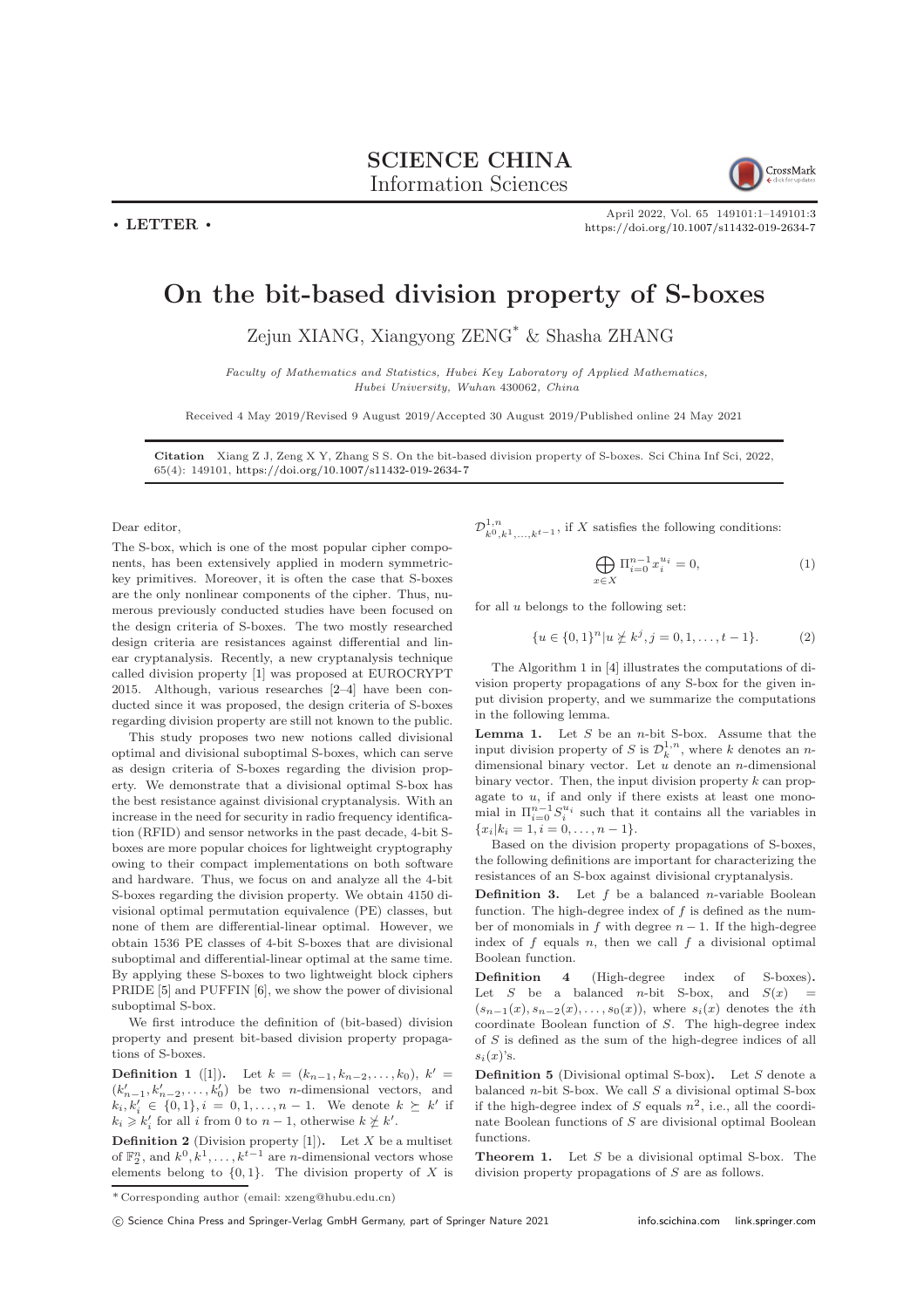<span id="page-1-0"></span>

| $\boldsymbol{x}$ |  |  |  |  |  | 0 1 2 3 4 5 6 7 8 9 a b c d e f |  |  |
|------------------|--|--|--|--|--|---------------------------------|--|--|
| $S^0(x)$         |  |  |  |  |  |                                 |  |  |
| $S^1(x)$         |  |  |  |  |  | 5 8 c 3 4 0 e 7 1 a 9 f 2 d 6 b |  |  |
| $S^2(x)$         |  |  |  |  |  | 3 8 2 0 a 5 e 7 1 c 4 b 9 f 6 d |  |  |
| $S^3(x)$         |  |  |  |  |  | 34201c8769eb5fad                |  |  |

Table 1 Divisional suboptimal S-boxes

• If the input division property of S is  $(1, 1, \ldots, 1)$ , then the output division property of S is  $(1, 1, \ldots, 1);$ 

• If the input division property of S is k with  $1 \leqslant \text{wt}(k) \leqslant$  $n-1$ , then the output division property of S is  $(1,0,\ldots,0)$ ,  $(0, 1, \ldots, 0), \ldots, (0, 0, \ldots, 1)$ . In other words, the output division property can take all the n unit vectors and none of the output bits are balanced.

• If the input division property of S is  $(0, 0, \ldots, 0)$ , then the output division property of S is  $(0, 0, \ldots, 0)$ .

For any 4-bit S-box  $S$ , we call it DL-optimal if the differential uniformity and linearity of S are equal to 4 and 8, respectively. Moreover, we call S a D-optimal S-box if its differential uniformity is equal to 4, and we call it an L-optimal S-box if its linearity is equal to 8. Thereafter, the distributions of all 4-bit S-boxes regarding D-optimal, L-optimal, and divisional optimal are analyzed. We utilized PE class to reduce the space of the analyzed S-boxes.

**Definition 6** (PE [\[7\]](#page-2-6)). Let  $P_i$  and  $P_o$  denote two bit permutation matrices and  $c_i$  and  $c_o$  denote two vectors. Then, the S-box  $S'$  defined by

$$
S'(x) = P_o S(P_i(x \oplus c_i)) \oplus c_o
$$

belongs to the PE class of S, that is,  $S' \in PE(S)$ .

**Theorem 2.** Suppose that  $S$  and  $S'$  denote two *n*-bit Sboxes belonging to the same PE class, then  $S$  is divisional optimal if and only if  $S'$  is divisional optimal.

We exhaustively studied all the 4-bit S-boxes based on PE class and the results obtained are as follows.

• There are no S-boxes that are both divisional optimal and DL-optimal.

• There are no S-boxes that are both divisional optimal and D-optimal.

• There are 784 equivalence classes that are both divisional optimal and L-optimal, in which the best differential uniformity is equal to 8.

• Considering all the 4150 divisional optimal equivalence classes, the best differential uniformity is equal to 6 and 448 equivalence classes achieve this bound, in which the best linearity is euqal to 12.

Clearly, no 4-bit S-box exists that is both divisional optimal and DL-optimal. Thus, we make a trade-off between these cryptographic properties. In most cases, we note that differential and linear attacks are more serious threats than division property based integral attacks for many ciphers. Consequently, we would sacrifice division property for optimal differential and linear properties.

**Definition 7** (Divisional suboptimal S-box). Let S be a balanced *n*-bit S-box. If the high-degree indices of  $n - 1$  coordinate Boolean functions equal  $n$  and the high-degree index of the remaining one coordinate Boolean function equals  $n-1$ , we call S a divisional suboptimal S-box.

Theorem 3. Let  $S(x) = (s_{n-1}(x), s_{n-2}(x), \ldots, s_0(x))$ be an  $n$ -bit divisional suboptimal S-box. Then, there exist  $i \ (0 \leq i \leq n-1)$  and  $u \in \mathbb{F}_2^n$  with  $wt(u) = n-1$ , such that  $x^u$  is not in the ANF of  $s_i(x)$ . Moreover, the division property propagations are as follows:

• If the input division property of S is  $(1, 1, \ldots, 1)$ , then the output division property of S is  $(1, 1, \ldots, 1)$ .

• If the input division property of  $S$  is  $u$ , then the output division property of S is

$$
(1, 0, \ldots, 0, \underbrace{0}_{i \text{-th}}, 0, \ldots, 0, 0), \ldots, (0, 0, \ldots, 1, \underbrace{0}_{i \text{-th}}, 0, \underbrace{0}_{i \text{-th}}, \ldots, 0, 0), (0, 0, \ldots, 0, \underbrace{0}_{n}, 1, \ldots, 0, 0), \ldots, (0, 0, \ldots,
$$

$$
\begin{array}{c}\n0,0,\ldots,0,1).\n\end{array}
$$

$$
i\text{-}\mathrm{th}
$$

 $\overline{0}$ .

• If the input division property of  $S$  is denoted by k with  $1 \leq w(t) \leq n-2$ , or  $wt(k) = n-1$ and  $k \neq u$ , then the output division property of S is  $(1, 0, \ldots, 0), (0, 1, \ldots, 0), \ldots, (0, 0, \ldots, 1)$ . Therefore, the output division property can take all the  $n$  unit vectors.

• If the input division property of S is  $(0, 0, \ldots, 0)$ , then the output division property of S is  $(0, 0, \ldots, 0)$ .

**Theorem 4.** Suppose that  $S$  and  $S'$  are two *n*-bit S-boxes belonging to the same PE class, then  $S$  is divisional suboptimal if and only if  $S'$  is divisional suboptimal.

After an exhaustive analysis of all 4-bit S-boxes, the results obtained are as follows:

• There are 1536 equivalence classes that are both divisional suboptimal and DL-optimal.

• There are 1536 equivalence classes that are both divisional suboptimal and D-optimal.

• There are 7296 equivalence classes that are both divisional suboptimal and L-optimal.

Thus, only the suboptimal divisional 4-bit S-boxes can be obtained without forfeiting the differential and linear properties. To illustrate the advantages of using suboptimal divisional S-boxes, four alternative S-boxes are presented (see Table [1\)](#page-1-0) for two lightweight block ciphers PRIDE and PUF-FIN. These alternative S-boxes agree with the design criteria of the original S-boxes, and they have the same differential and linear properties. Moreover, these alternative S-boxes enjoy extra advantages of having better resistances against divisional cryptanalysis. When these four alternative Sboxes are used in PRIDE, we can only find 6-round integral distinguishers, while the original PRIDE has an 8-round distinguisher. When these four alternative S-boxes are used in PUFFIN, three of them have 8-round distinguishers and one of them has a 9-round distinguisher. However, the original PUFFIN has a 9-round distinguisher.

Conclusion. This study investigated the design criteria of S-box against divisional cryptanalysis. A new notion called high-degree index was proposed. Based on this new notion, we defined S-boxes called divisional optimal S-boxes with the best resistance against divisional cryptanalysis. Moreover, the new design criteria were applied to 4-bit S-boxes, and experimental results showed that 4-bit S-boxes cannot achieve both the best differential-linear and divisional properties. In addition, we proposed another kind of S-boxes with suboptimal resistance against divisional cryptanalysis